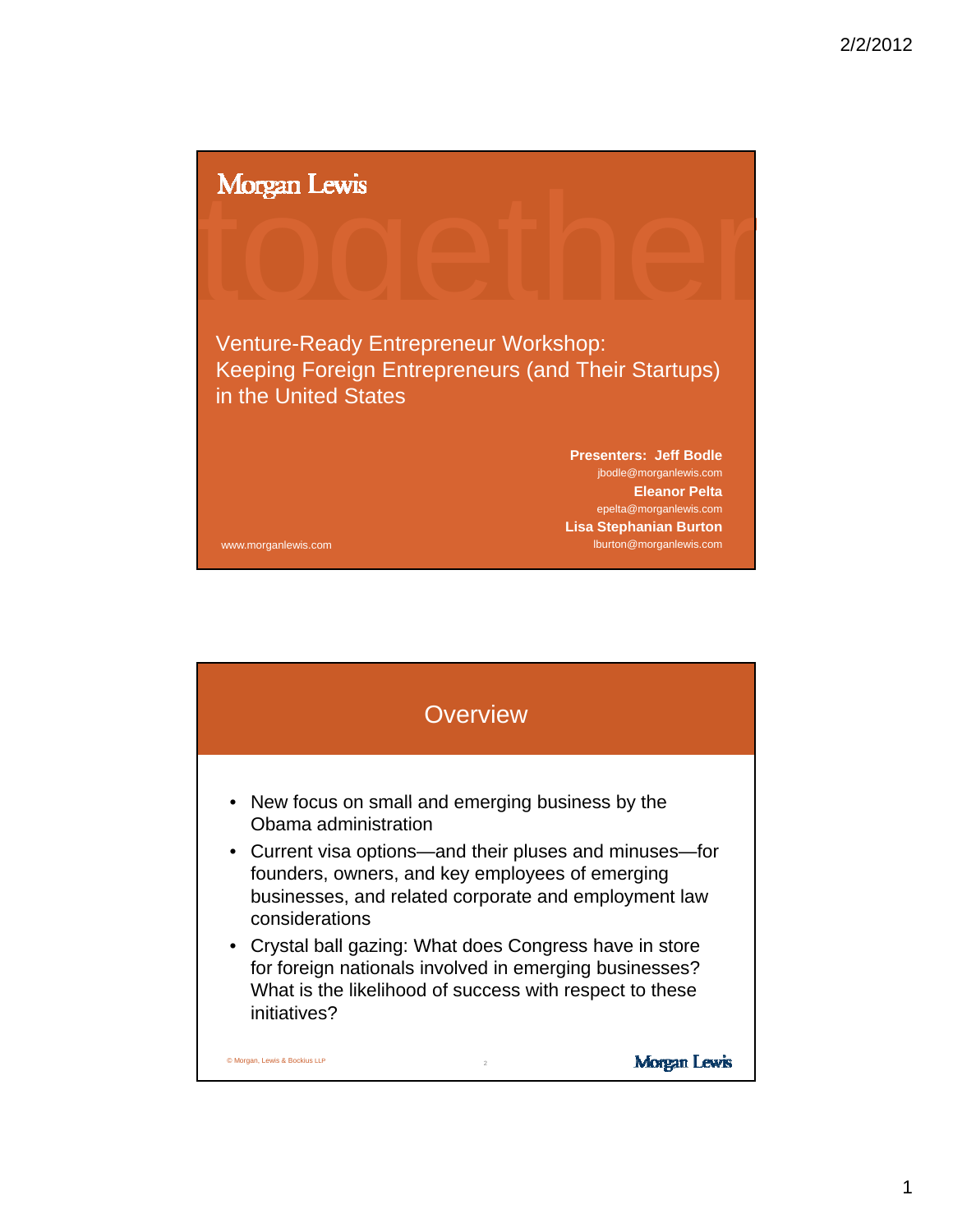## Key Facts

- America's 25.8 million small businesses<sup>1</sup>
	- $-$  Employ more than 50% of the private workforce
	- Generate more than half of America's GDP
	- Are the principal source of U.S. job growth
- Research of Vivek Wadhwa during 1995-2005 reveals<sup>2</sup>
	- 25% of U.S. science and technology companies founded had CEOs or lead technologists who were foreign born
	- In Silicon Valley, 52% of the science and technology companies founded had CEOs or lead technologists who were foreign born
- <sup>1</sup> Source: U.S. Department of Labor.
- <sup>2</sup> Source: Vivek Wadhwa Executive in Residence, Pratt School of Engineering, Duke University; Wertheim Fellow, Labor and Worklife Program, Harvard University; Fellow, Social Sciences Research Institute, Duke University.

3

**Morgan Lewis** 

© Morgan, Lewis & Bockius LLP

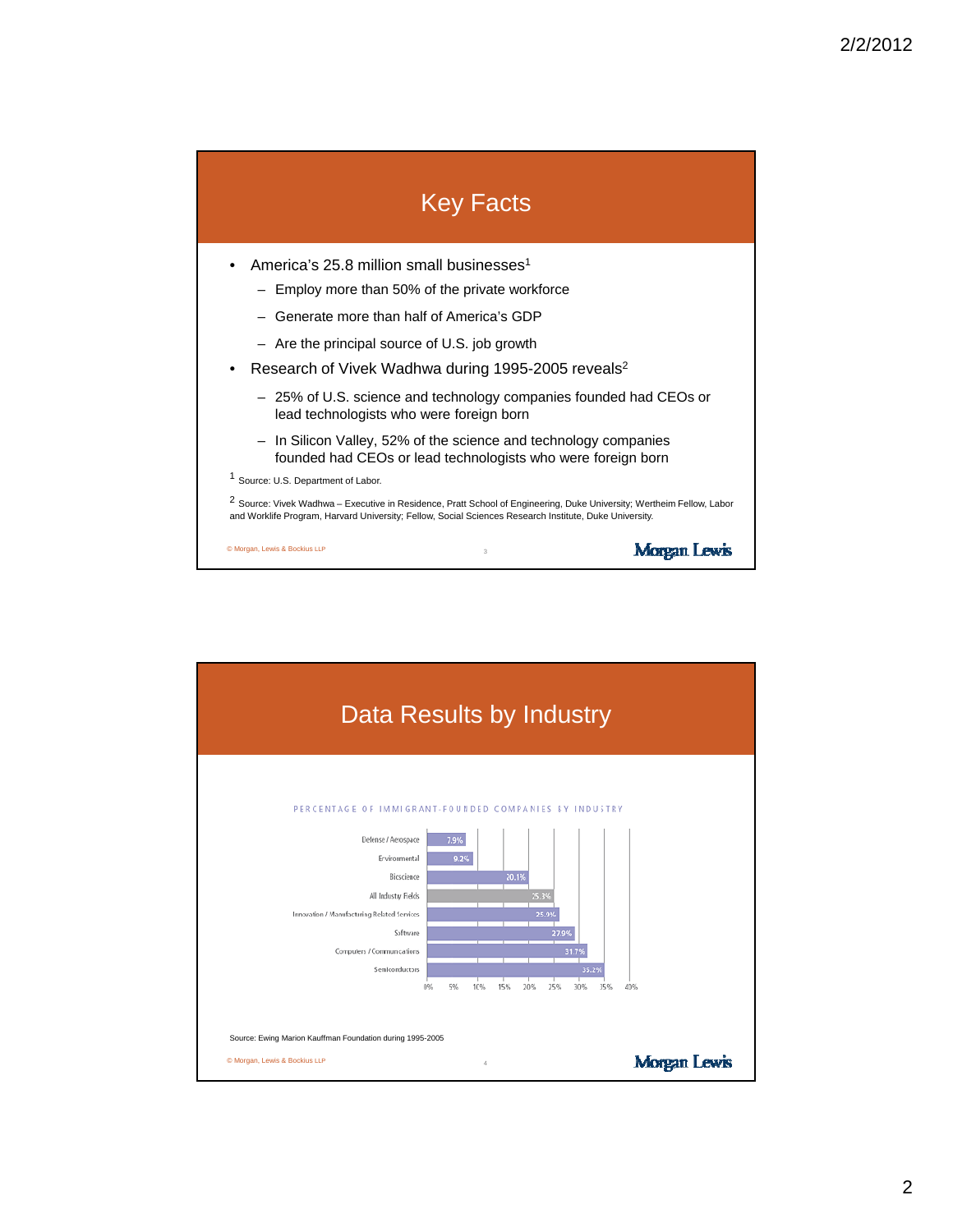## Key Facts

- December 2011 briefing from National Foundation for American Policy found that 48% of U.S. top venture-funded companies have at least one immigrant founder
- Partnership for a New American Economy issued a report in June 2011 titled The "New American" Fortune 500 regarding immigrant entrepreneurs. Findings include:
	- 18% of Fortune 500 companies were started by immigrants, ranging across industries such as aerospace, defense, Internet, consumer products, specialty railroads, insurance, electronics, hospitality, finance and other sectors
	- Almost 20 percent of newest Fortune 500 companies—those founded between 1985 and 2010—have an immigrant founder
- The United States will lose talent to other countries such as the UK, Canada, and Australia unless we change our immigration system to drop barriers to aspiring entrepreneurs Morgan Lewis © Morgan, Le

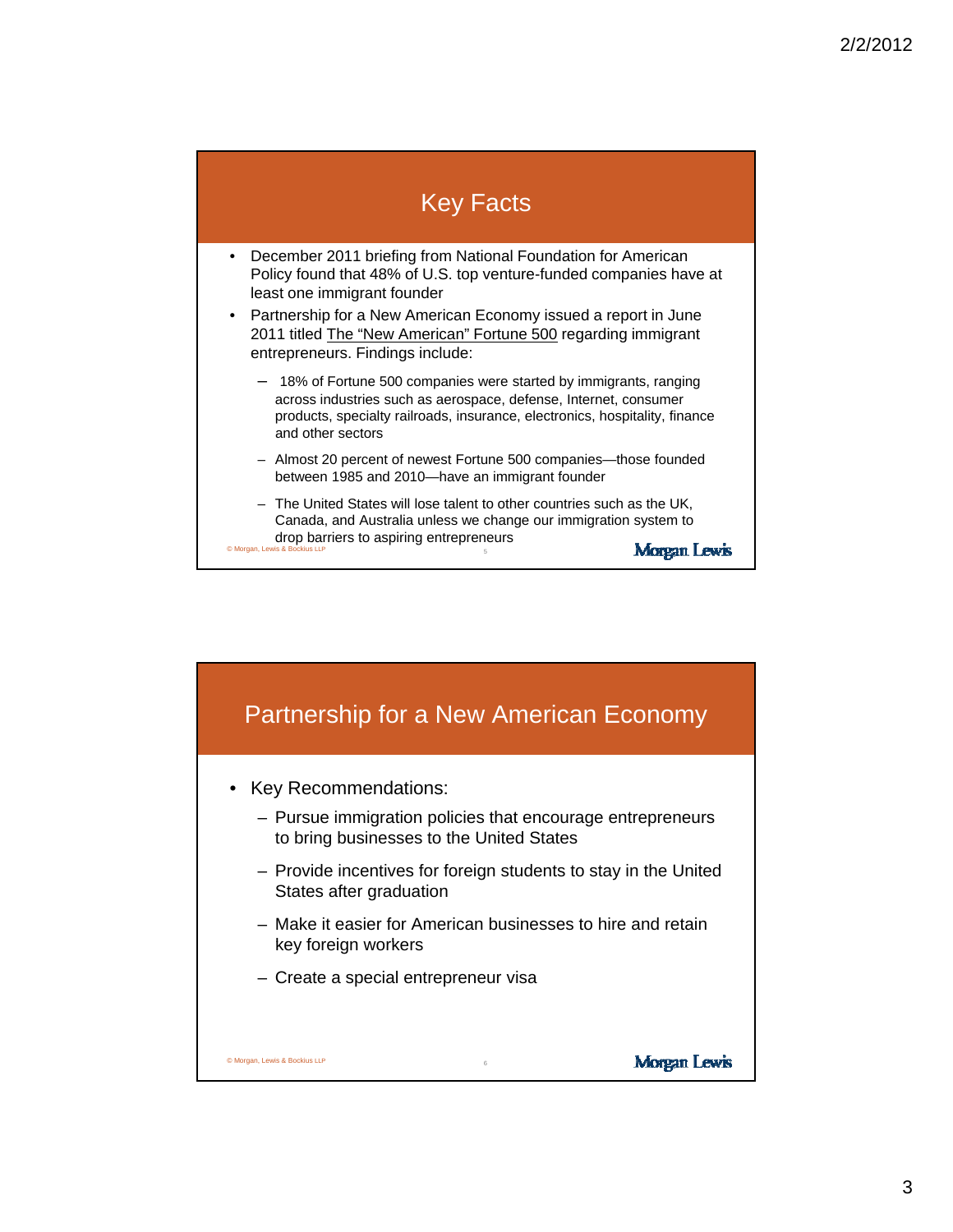## Obama Administration Initiatives

- 2011 White House Startup America Initiative and Startup America Partnership to encourage agencies and Congress to support entrepreneurship
- August 2011: USCIS released several documents including a fact sheet on national interest waivers and H-1Bs for entrepreneurs and a FAQ on use of the EB-2 for entrepreneurs
- Yesterday was one-year anniversary of White House Startup America Initiative, and DHS announced certain changes

7

**Morgan Lewis** 

© Morgan, Lewis & Bockius LLP

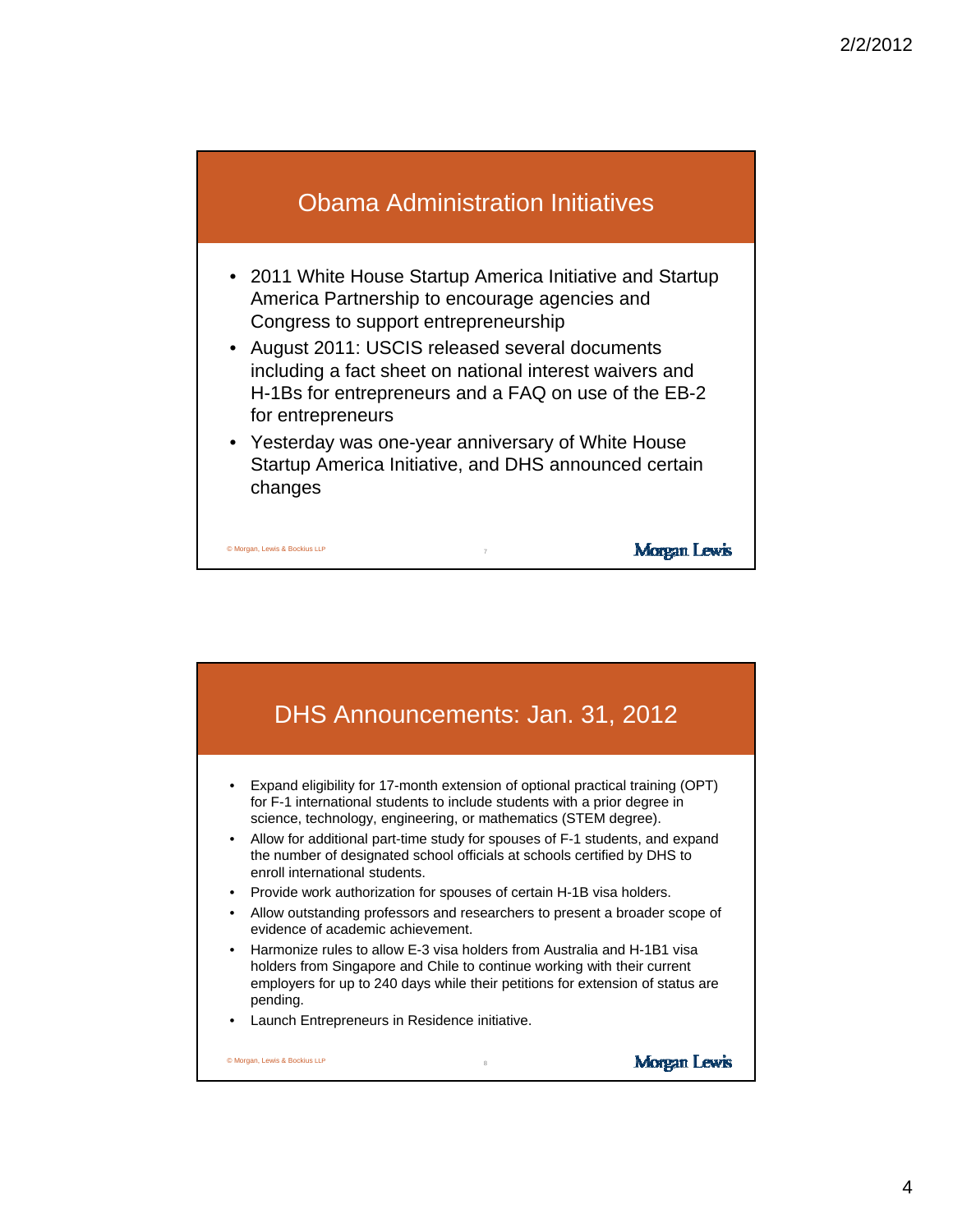

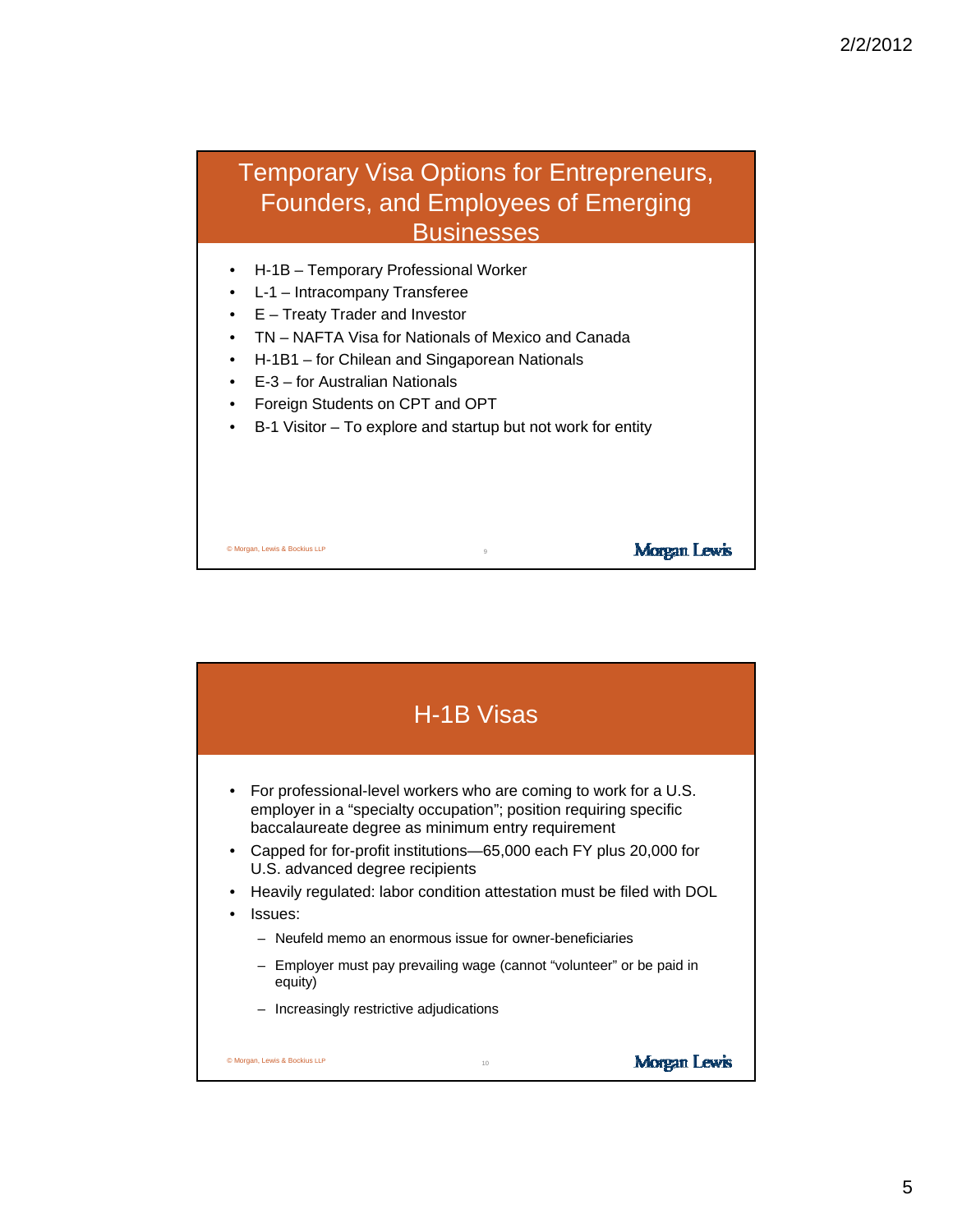

- Multinational companies may use L to transfer managers, executives (L-1As), and individuals with specialized company knowledge (L-1Bs) who have worked for the company abroad for one of the prior three years in a similar capacity
- Founders may qualify

© Morgan, Lewis & Bockius LLP

- L-1A visa is good for seven years in total; L-1B visa is good for five years good for five
- L-2 spouse may obtain unrestricted work authorization

11

**Morgan Lewis** 

• Issues: Must have related entity abroad, size of U.S. entity, increasingly restrictive USCIS adjudications

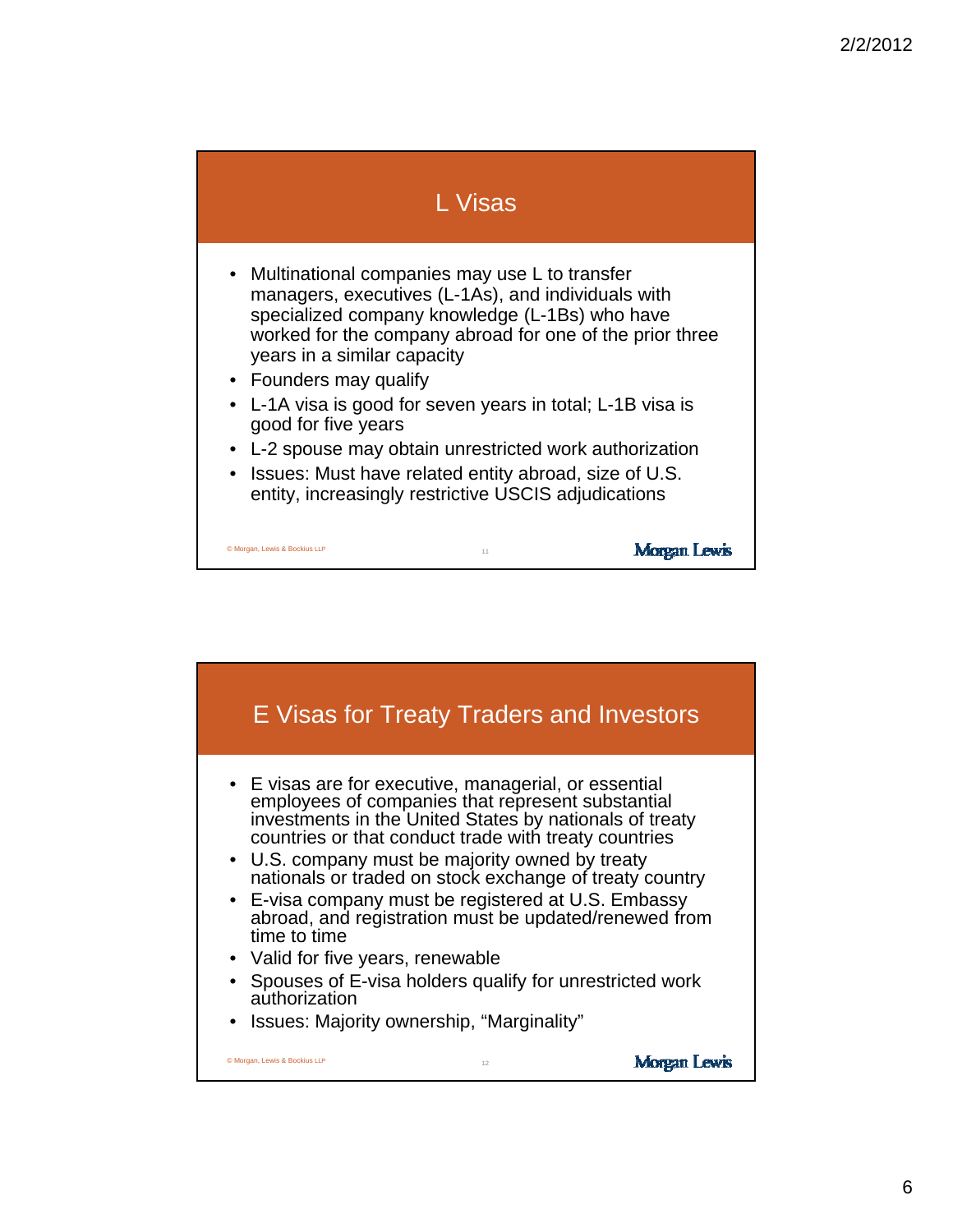

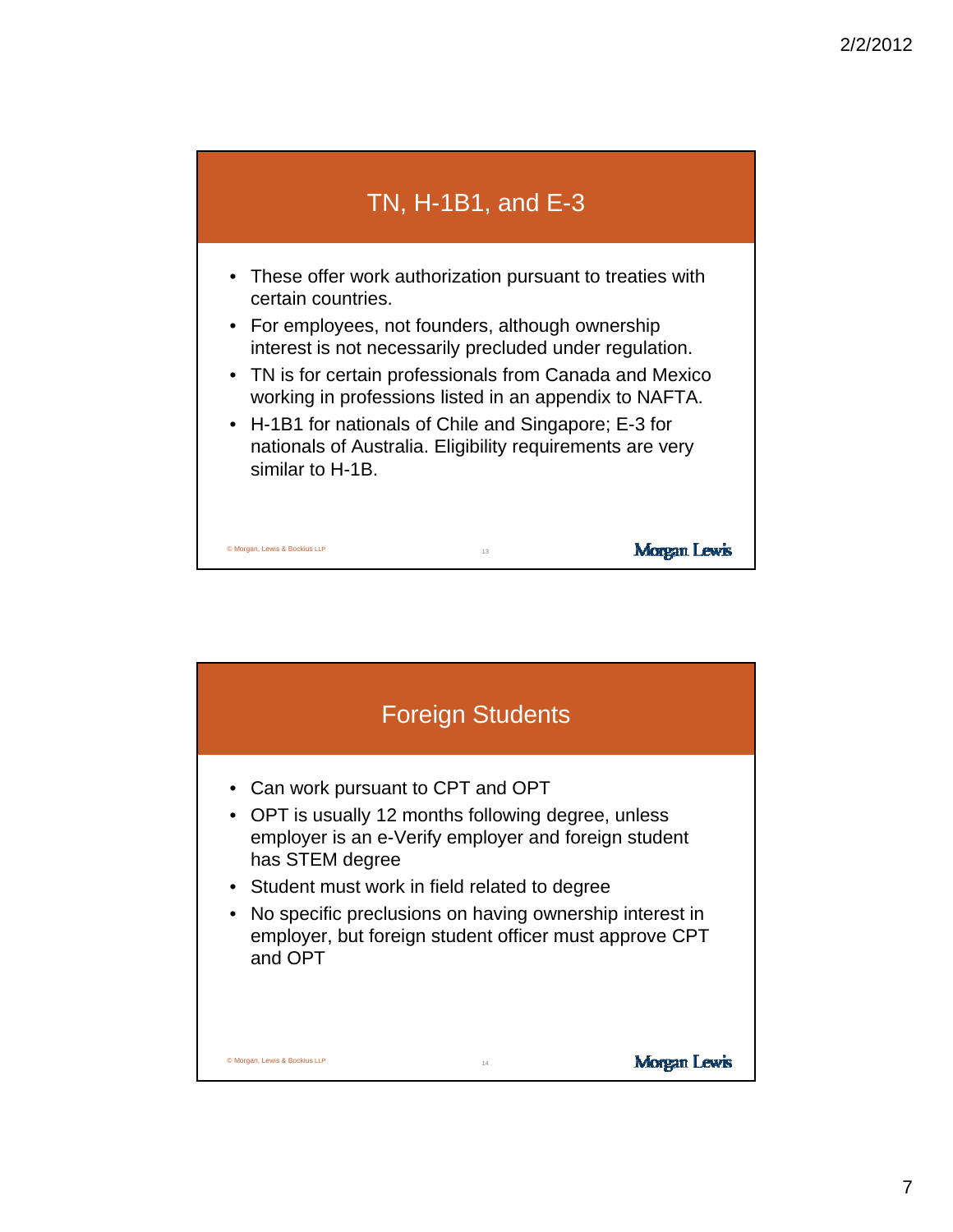

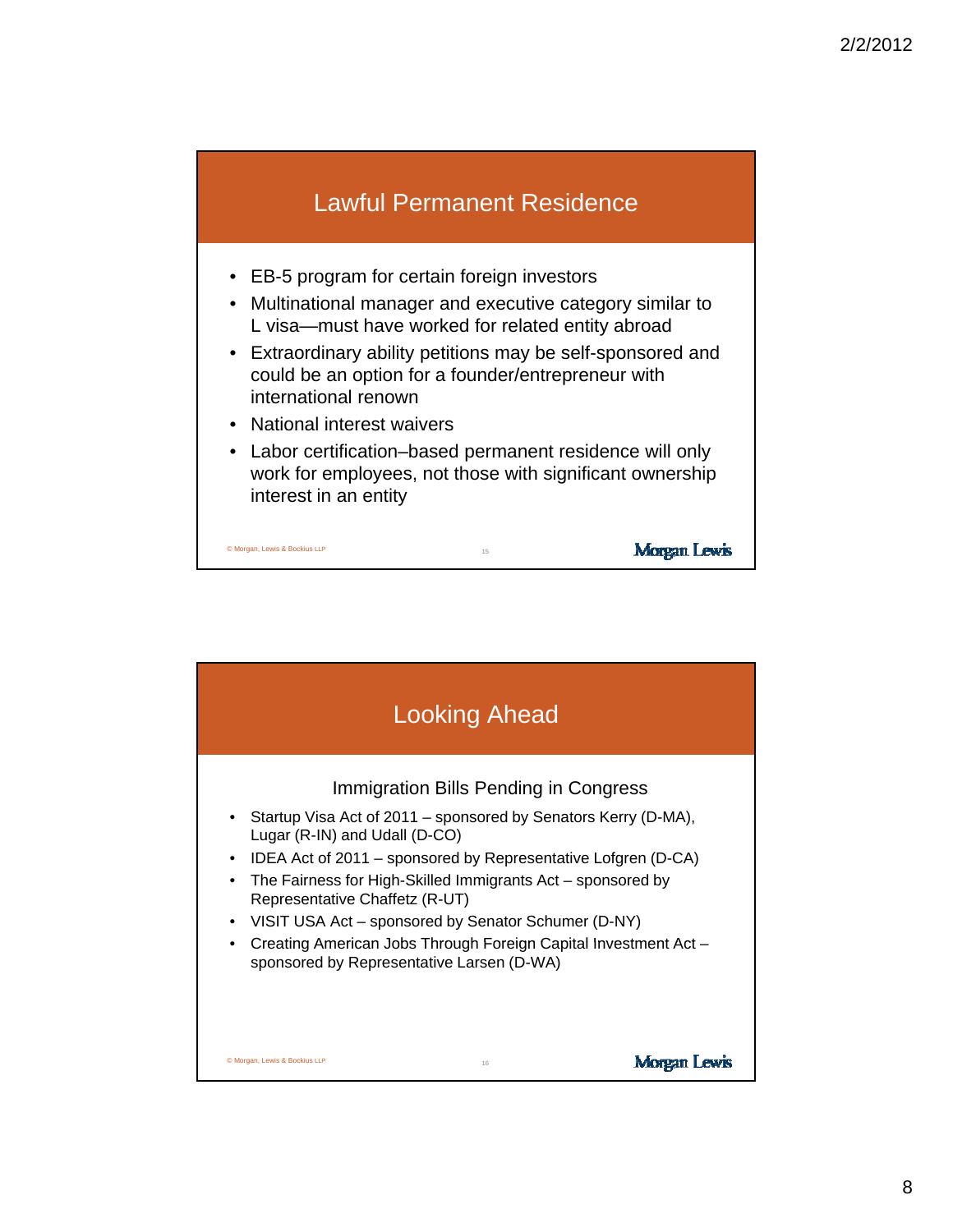

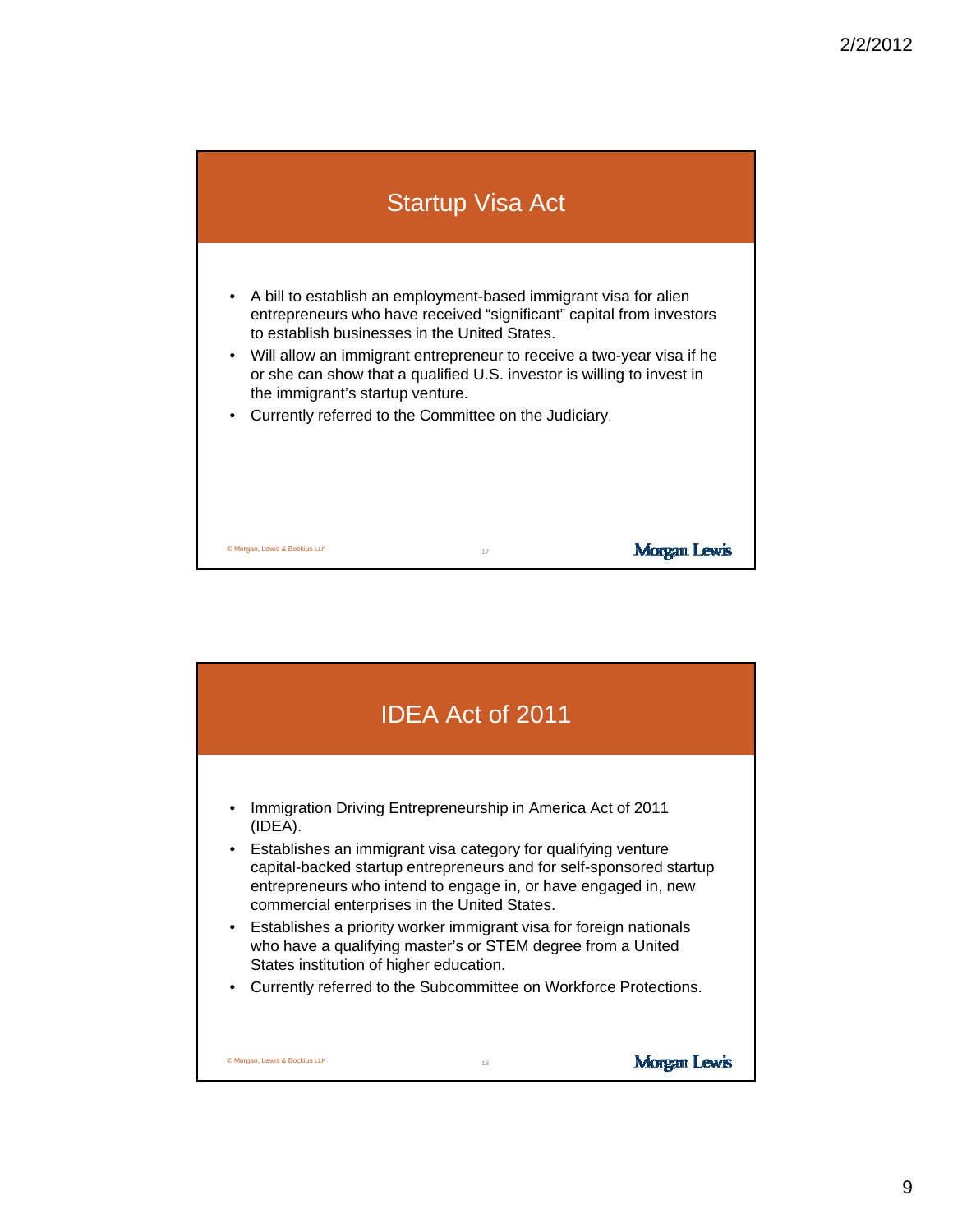

- Eliminate the per-country numerical limitation for employment-based immigrants, to increase the per-country numerical limitation for family-sponsored immigrants, and for other purposes.
- Passed in the House of Representatives on November 29, 2011.
- Currently placed on Senate Legislative Calendar under General Orders, Calendar No. 293.

Morgan Lewis

© Morgan, Lewis & Bockius LLP <sup>19</sup>

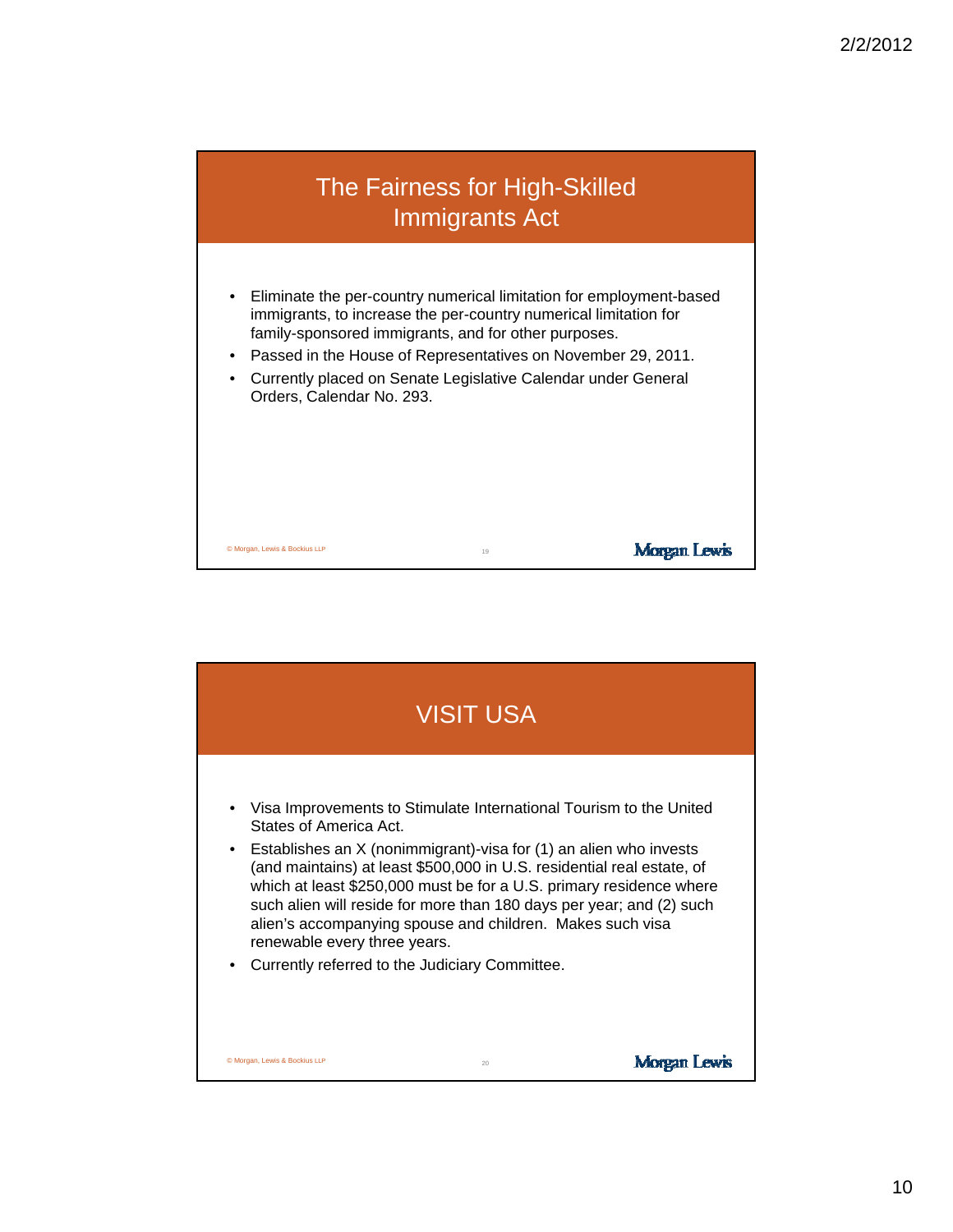

- Amends the Departments of Commerce, Justice, and State, the Judiciary, and Related Agencies Appropriations Act, 1993 to make the EB-5 visa (alien investor) regional center program permanent.
- Currently referred to the Subcommittee on Immigration Policy and Enforcement.

**Morgan Lewis** 

© Morgan, Lewis & Bockius LLP <sup>21</sup>

Questions or Comments? © Morgan, Lewis & Bockius LLP <sup>22</sup>**Morgan Lewis**